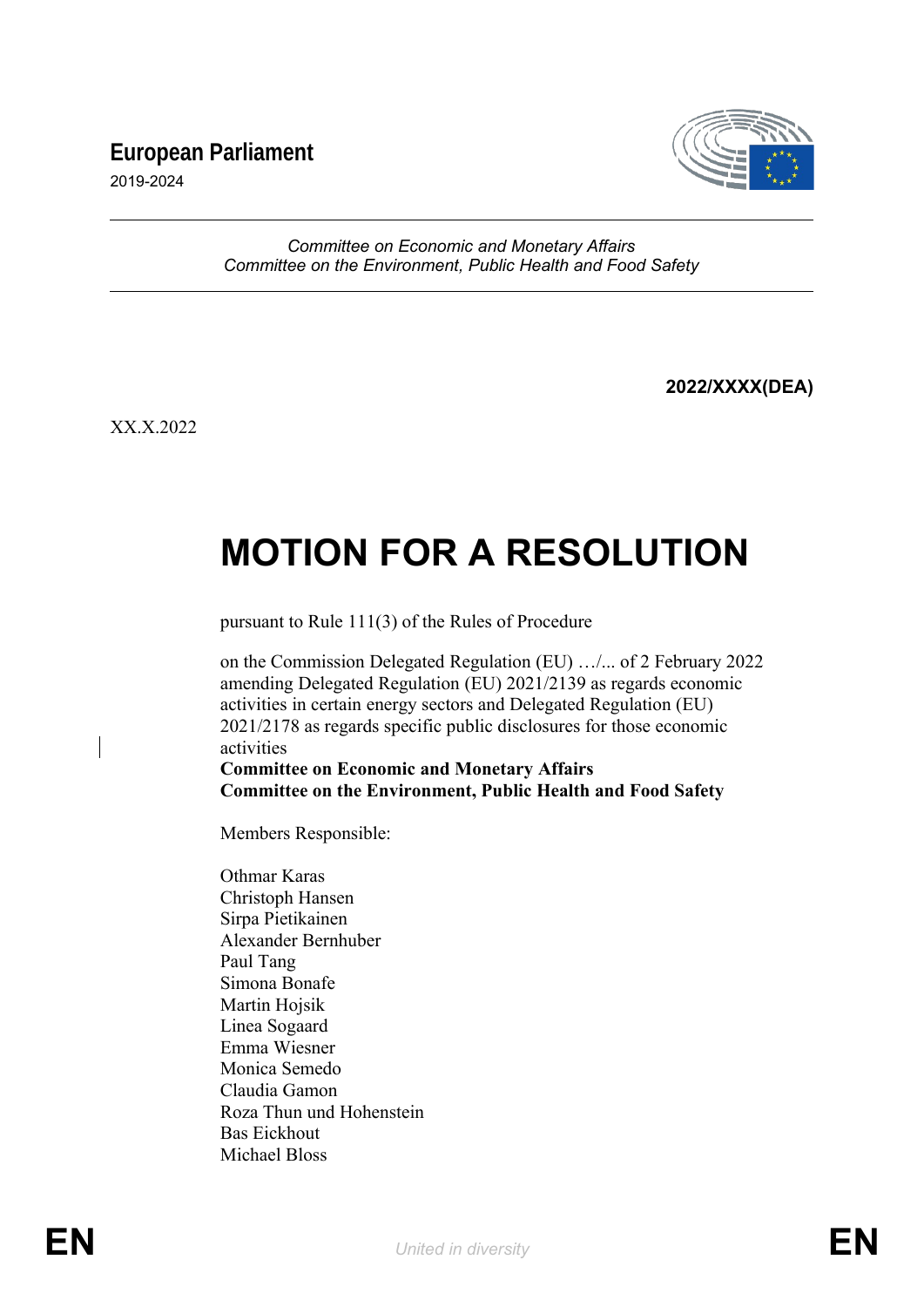Silvia Modig Dimitrios Papadimoulis

**European Parliament resolution on the Commission Delegated Regulation (EU) …/... of 2 February 2022 amending Delegated Regulation (EU) 2021/2139 as regards economic activities in certain energy sectors and Delegated Regulation (EU) 2021/2178 as regards specific public disclosures for those economic activities** 

## *The European Parliament*,

- having regard to the Commission Delegated Regulation (EU) .../... of 2 February 2022 amending Delegated Regulation (EU) 2021/2139 as regards economic activities in certain energy sectors and Delegated Regulation (EU) 2021/2178 as regards specific public disclosures for those economic activities (Complementary Delegated Act),
- having regard to Article 290 of the Treaty on the Functioning of the European Union,
- having regard to the United Nations Framework Convention on Climate Change (UNFCCC) and the Kyoto Protocol thereto,
- having regard to the Agreement adopted at the 21st Conference of the Parties to the UNFCCC (COP21) in Paris on 12 December 2015 (the Paris Agreement), in particular its Article 2(1)(c),
- <span id="page-1-0"></span>having regard to Regulation (EU) 2020/852 of the European Parliament and of the Council of 18 June 2020 on the establishment of a framework to facilitate sustainable investment, and amending Regulation (EU) 20[1](#page-1-1)9/2088<sup>1</sup>, and in particular Articles 10(3), 11(3) and 23(6) thereof,
- having regard to Regulation (EU) 2021/1119 of the European Parliament and of the

<span id="page-1-1"></span>[1](#page-1-0) OJ L 198, 22.6.2020, p. 13.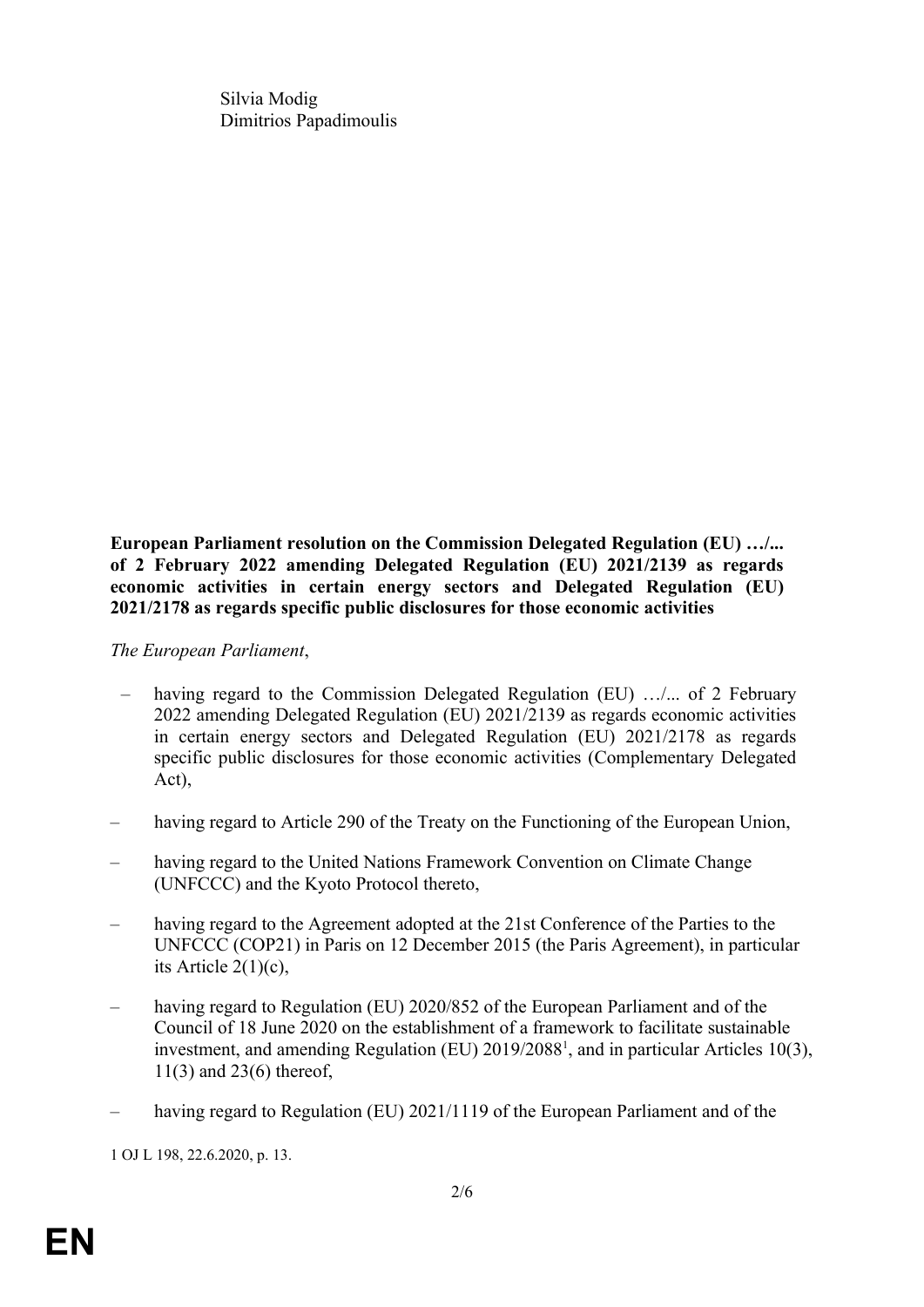<span id="page-2-0"></span>Council of 30 June 2021 establishing the framework for achieving climate neutrality and amending Regulations (EC) No 401/2009 and (EU) 2018/1999 ('European Climate Law')<sup>[2](#page-2-1)</sup>,

- having regard to Decision (EU) 2022/XXXX of the European Parliament and of the Council of XX XXX 2022 on a General Union Environment Action Programme to 2030  $(^{\circ}8th$  EAP')<sup>[3](#page-2-3)</sup>,
- <span id="page-2-2"></span>**–** having regard to the letter from the Chairs of the Committee on Economic and Monetary Affairs and of the Committee on the Environment, Public Health and Food Safety of 18 January 2022 to Commissioner McGuinness on concerns about the Commission procedure for the adoption of the Complementary Delegated Act covering certain additional energy activities pertaining to nuclear energy and gas,
- having regard to the Response of the Platform on Sustainable Finance of 21 January 2022 to the Commission delegated regulation of XX XXX 2022 amending Delegated Regulation (EU) 2021/2139 as regards economic activities in certain energy sectors and Delegated Regulation (EU) 2021/2178 as regards specific public disclosures for those economic activities (C(2022)XXXX),
- having regard to the Statement by the Chair of the EU Platform on Sustainable Finance of 3 February 2022,
- having regard to the report of the Platform on Sustainable Finance on environmental transition taxonomy,
- having regard to Rule 111(3) of its Rules of Procedure,
- A. whereas Regulation (EU) 2020/852 establishes the criteria for determining whether an economic activity qualifies as environmentally sustainable for the purposes of establishing the degree which an investment is environmentally sustainable;
- B. whereas Article 3 of Regulation (EU) 2020/852 lays down four cumulative conditions for an economic activity to quality as environmentally sustainable, being that this economic activity shall contribute substantially to one or more of the environmental objectives set out in Article 9 of Regulation (EU) 2020/852 in accordance with Articles 10 to 16, does not significantly harm any of the environmental objectives set out in Article 9 in accordance with Article 17, is carried out in compliance with the minimum safeguards laid down in Article 18, and complies with the technical screening criteria that have been established by the Commission in accordance with Articles  $10(3)$ ,  $11(3)$ ,  $13(2)$ ,  $14(2)$  or  $15(2)$ ;
- C. whereas Article 10 of Regulation (EU) 2020/852 distinguishes between economic activities that contribute substantially to climate change mitigation in paragraph 1, and activities that supports the transition to a climate-neutral economy in consistency with a pathway to limit the temperature increase to 1,5°C above pre-

<span id="page-2-3"></span><span id="page-2-1"></span>[2](#page-2-0) OJ L 243, 9.7.2021, p.1. [3](#page-2-2) OJ L XXX, XXXX 2022, p. X. https://ec.europa.eu/info/sites/default/files/business\_economy\_euro/ banking and finance/documents/220121-sustainable-finance-platform-response-taxonomy-complementarydelegated-act\_en.pdf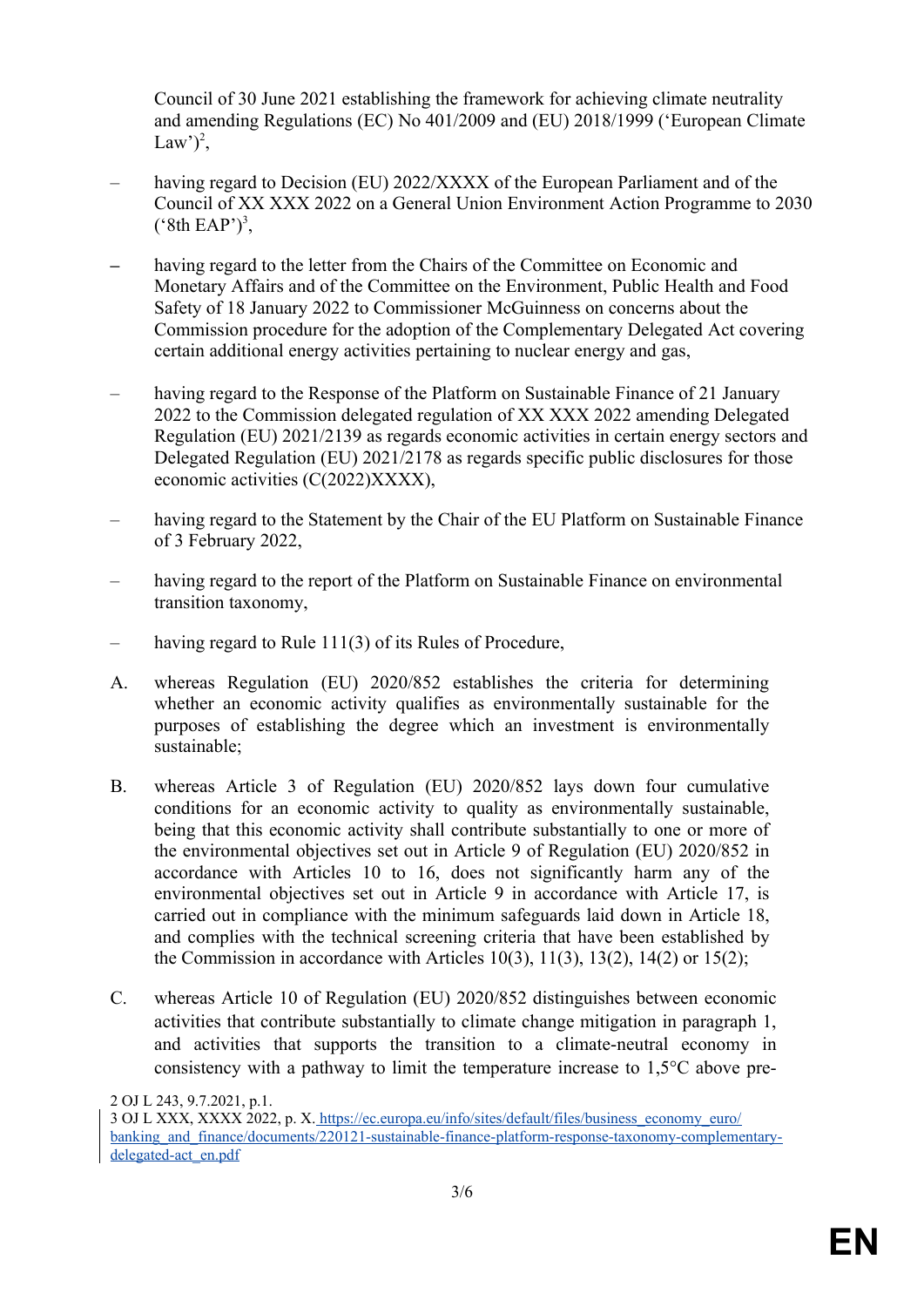industrial levels and for which there is no technologically and economically feasible low-carbon alternative in paragraph 2, provided that those activities have greenhouse gas emission levels that correspond to the best performance in the sector or industry, do not hamper the development and deployment of low-carbon alternatives, and do not lead to a lock-in of carbon-intensive assets, considering the economic lifetime of those assets;

- D. whereas point (i) of Article 19(1) of Regulation (EU) 2020/852 requires the technical screening criteria to take into account the potential market impact of the transition to a more sustainable economy, including the risk of certain assets becoming stranded as a result of such transition, as well as the risk of creating inconsistent incentives for investing sustainably;
- E. whereas Articles 23(4) and 23(5) of Regulation (EU) 2020/852 instruct the Commission to gather all necessary expertise prior to the adoption and during the development of delegated acts setting up the technical screening criteria, to act in accordance with the principles and procedures laid down in the Interinstitutional Agreement of 13 April 2016 on Better Law-Making, and to notify simultaneously to the European Parliament and to the Council when it adopts a delegated act;
- F. whereas point 13 of the Interinstitutional Agreement of 13 April 2016 on Better Law-Making instructs the Commission to carry out impact assessments of its delegated acts which are expected to have significant economic, environmental or social impacts, and that the final results of the impact assessments shall be made available to the European Parliament, the Council and national Parliaments, and will be made public at the time of adoption of the delegated act;
- G. whereas the Better Regulation Guidelines adopted on 3 November 2021 provides that stakeholders must be able to give feedback on draft delegated acts of general application through the launch of a four-week public consultation;
- H. whereas a draft of the Complementary Delegated Act was transmitted to Member States during the night of 31 December 2021, without consulting the European Parliament;
- I. whereas the European Parliament, as a co-legislator, has equal standing in the decision-making process concerning the Taxonomy Regulation, but has not received a proper opportunity such as that given to the Council to provide its views and comments ahead of the publication the proposed Complementary Delegated Act;
- J. whereas in the letter of 18 January 2022 sent by the Chair of the Committee on Economic and Monetary Affairs and the Chair of the Committee on the Environment, Public Health and Food Safety to the Commission, a majority of the Committees' coordinators requested that the Commission open the draft Complementary Delegated Act to a public consultation and expressed concern at the lack of a meaningful impact assessment of the Act;
- K. whereas, despite the Parliament's request, the draft Complementary Delegated Act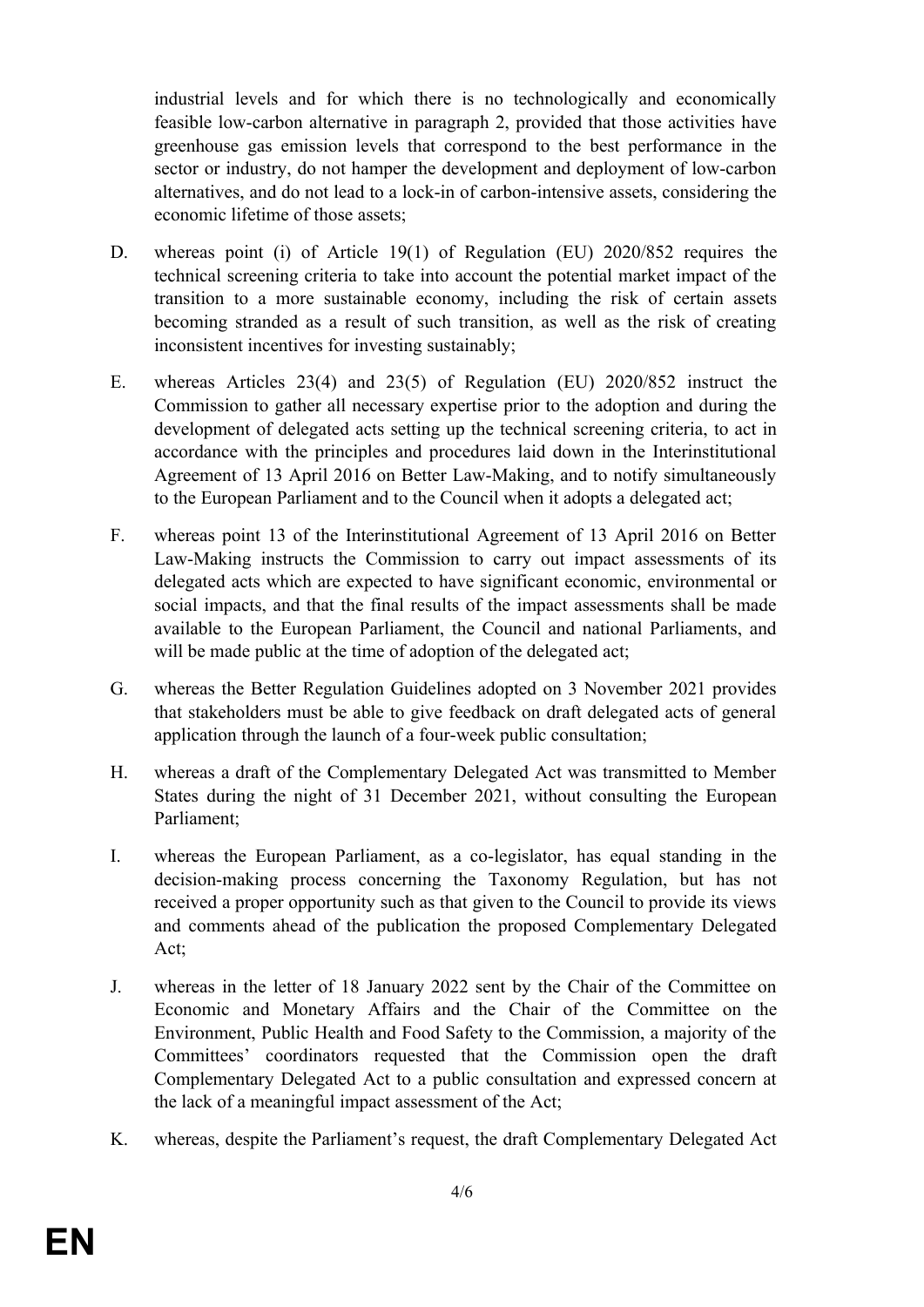has not been subjected to a dedicated public consultation nor to a dedicated impact assessment, in contrast to the process that led to the adoption of Commission Delegated Regulation (EU) 2021/2139;

- L. whereas the Technical Expert Group on sustainable finance, which was established by the Commission to provide advice to the Commission on the criteria for the Delegated Act adopted in July 2021, in its advice published on 9 March 2020 had already taken a position on the scientific basis for including these activities in the Taxonomy of environmentally sustainable activities, as required under Article 19 of the Taxonomy Regulation;
- M. whereas Article 20 of Regulation (EU) 2020/852 establishes the EU Platform on Sustainable Finance, with the aim to provide expertise and advice to the Commission when establishing and updating technical screening criteria;
- N. whereas the EU Platform on Sustainable Finance concluded in its advice of 21 January 2022 that the proposed criteria are not consistent with the provisions of the Taxonomy Regulation, and that the relevant activities cannot be considered sustainable within the meaning of the Taxonomy Regulation;
- O. Whereas the Platform on Sustainable Finance highlights usability and legal concerns for potential investors as well as concerns about financial market losses;
- P. whereas the Chair of the EU Platform on Sustainable Finance stated on 3 February 2022 that the draft Complementary Delegated Act constitutes an evident departure from a science-based approach that risks weakening the integrity of sustainable finance;
- Q. whereas the stated aim of Regulation (EU) 2020/852 is to increase transparency, credibility and consistency in the classification of such activities and limit the risk of greenwashing and fragmentation in relevant markets;
- R. whereas the proposed Complementary Delegated Act would instead increase the complexity of decision-making for institutional and retail investors and create additional administrative burdens for financial institutions;
- S. whereas the proposed Complementary Delegated Act therefore risks damaging the aim of the Taxonomy Regulation by creating fragmentation and confusion in EU markets and undermining the Taxonomy's credibility as a guide for investments;
- T. whereas the European Investment Bank has expressed concerns that the proposed Complementary Delegated Act could be "discredited" and could lead to the loss of investor trust;
- U. whereas the Taxonomy should avoid any incentives that would contradict the Union's urgent task of increasing energy security and energy sovereignty;
- V. whereas certain economic activities that do not meet the requirements of the Taxonomy Regulation and can therefore not be included in the Taxonomy could nevertheless still play a role in guaranteeing stable energy supply during the